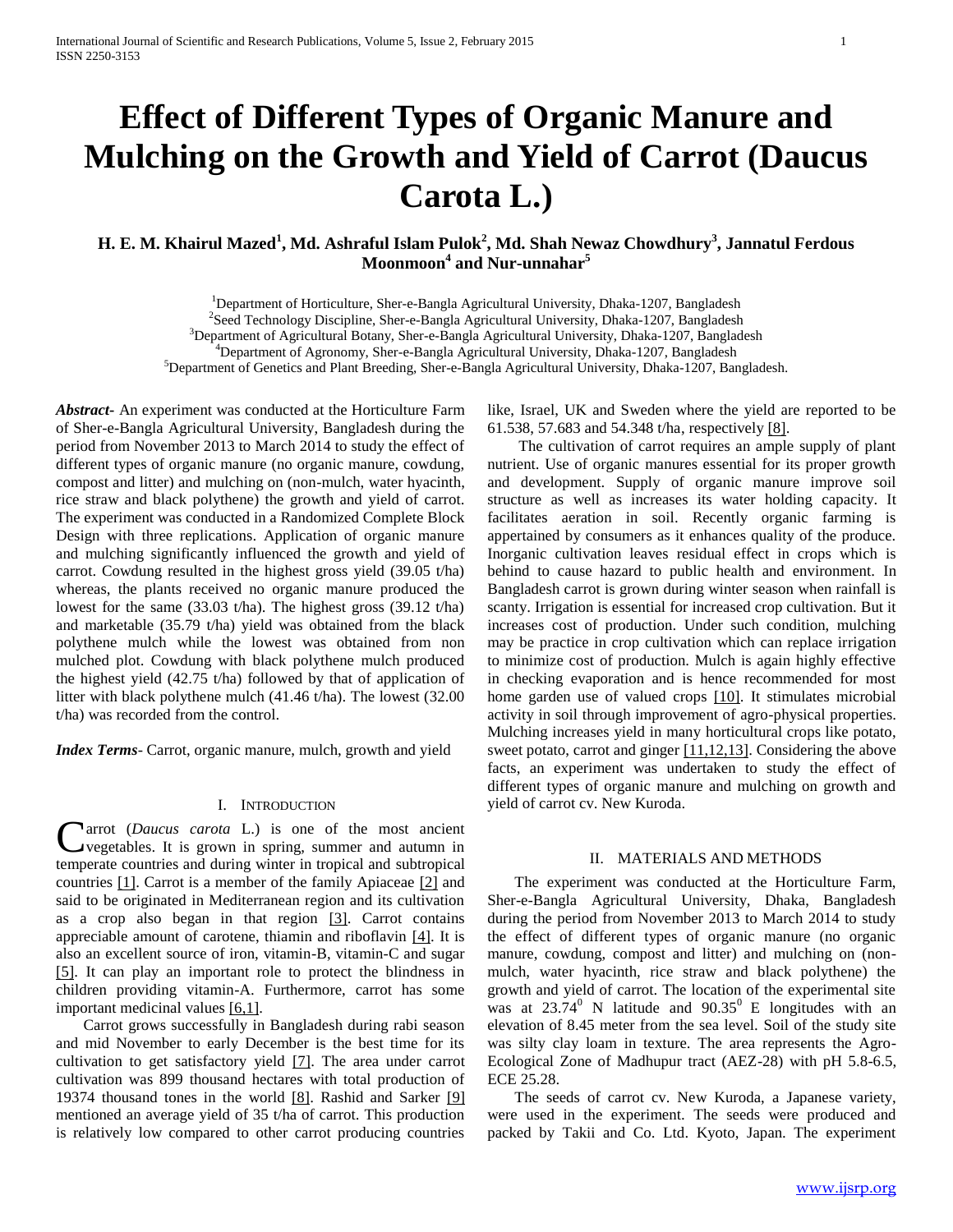consisted of two factors which are as follows: Factor A: Organic manure:  $O_0$  = Control (no organic matter),  $O_1$  = Cowdung (25) t/ha),  $O_2$  = Compost (35.00 t/ha) and  $O_4$  = Litter (24.00 t/ha) and Factor B: Mulching material:  $M_0 =$  Control (no mulching material),  $M_1$  = Water hyacinth,  $M_2$  = Rice straw and  $M_3$  = Black Polythene. The two-factor experiment was laid out following Randomized Complete Block Design (RCBD) with three replications. There were 48 unit plots altogether in the experiment. The size of each plot was  $1.5 \times 1$  m. The distance between blocks and between plots were kept respectively 1 and 0.5 m. The following doses of manures and fertilizers were recommended for carrot production by Rashid and Shakur [9]. The seeds were soaked in water for 24 hours and then wrapped with piece of thin cloth. The treated seeds were sown is field on 29 November 2013. Mulches of water hyacinth and straw were applied immediately after seed sowing while that of black polythene sheet with small holes at proper spacing was spreaded over the plot before seed showing and emerged easily through the holes. The crop was harvested on 19 March 2014 i.e. after 105 days after sowing (DAS).

 Ten plants were sampled randomly from each unit plot for the collection of per plant data. The data collected from the experimental plots were statistically analyzed. The mean value for all the treatments was calculated and the analysis of variance for most of the characters was accomplished by F variance test. The significance of difference between pair of means was tested by the Least Significant Difference (LSD) test at 5% and 1% level of probability [14].

### III. RESULTS AND DISCUSSION

### **Plant height**

 Plant height varied significantly due to the application of different organic manure at harvest time (105 DAS) (Table 1). The highest plant height (42.43 cm) was found from  $O_1$ (cowdung) and the lowest plant height (25.36 cm) was recorded from  $0<sub>0</sub>$  (control treatment). The plant height varied also significantly due to different types of mulching practices at harvest time (105 DAS) (Table 1). The highest plant height  $(43.00 \text{ cm})$  was found from  $M_3$  (black polythene mulch) and the lowest plant height (28.81 cm) was recorded form  $M_0$  (control treatment). Maity *et al.* [15] in their experiment reported that mulch increased the plant growth and yield of ginger.

 The plant height was significantly influenced by the combined effect of organic manure and mulching at harvest time (105 DAS) (Table 1). The highest plant height (48.10 cm) was found from  $O_3M_3$  (litter with black polythene mulch) but statistically same (49.51 cm)  $O_1M_3$  (cowdung with black polythene mulch) and the lowest (21.29 cm) from  $O_0M_0$  (control treatment).

### **Number of leaves per plant**

 Application of organic manure increased the number of leaves per plant significantly at harvest time (105 DAS) (Table 1). The highest number of leaves per plant (12.27) was found from  $O_1$  (cowdung) and the lowest (9.85) was recorded form  $O_0$ (control treatment). The number of leaves per plant varied also significantly due to different types of mulching practices at harvest time (105 DAS) (Table 1). The highest number of leaves

per plant (12.27) was found from  $M_3$  (black polythene mulch) and the lowest (10.25) was recorded form  $M_0$  (control treatment).

 The number of leaves per plant was significantly influenced by the combined effect between organic manure and mulching at harvest time (105 DAS) (Table 1). The highest number of leaves per plant (13.10) was recorded to  $O_1M_3$  (cowdung and black polythene mulch) and the lowest number of leaves per plant (9.00) was observed from  $O_0M_0$  (control treatment).

### **Dry matter percent of leaves**

 Organic manure had significant effect on dry matter of leaves per plant (Table 1). The highest dry manure of leaves (16.13%) was recorded from  $O_1$  (Cowdung) and the lowest dry matter (13.17%) was recorded from  $O_0$  (control treatment). Dry matter of leaves was significantly influenced by different mulches (Table 1). The highest dry matter of leaves (16.09%) was recorded from  $M_3$  (black polythene) and the lowest dry matter of leaves (14.26%) was found  $M_0$  (control treatment).

 The combined effect of different organic manure and mulching on percentage of dry matter of leaves was significant (Table 1). The highest dry matter (18.00%) was obtained from  $O<sub>1</sub>M<sub>3</sub>$  (cowdung with black polythene) and the lowest (12.65%) was found  $O_0M_0$  (Control treatment).

### **Length of root**

 The length of carrot root was found to be statistically significant due to the effect of organic manure (Table 1). The longest root (16.49 cm) was obtained from  $O_1$  (cowdung) and the shortest (14.07 cm) was from  $O_0$  (control treatment). Significant influence was observed due to the effect of mulching on the length of root (Table 1). The longest root (16.44 cm) was obtained from  $M_3$  (black polythene mulch) and the lowest root length (14.64 cm) was found  $M_0$  (control treatment).

 The interaction effect between organic manure and mulching treatment was significant (Table 1). The combined effect of  $O<sub>1</sub>M<sub>3</sub>$  (cowdung with black polythene mulch) gave the longest (17.42 cm) root and the shortest (13.07 cm) length of root was obtained from  $O_0M_0$  (control treatment).

### **Diameter of root**

 Diameter of carrot root was significantly influenced by the application of organic manure (Table 1). The highest diameter (4.73 cm) was obtained from  $O<sub>1</sub>$  (cowdung) and the lowest diameter (3.24 cm) was obtained from  $O_0$  (control treatment). Diameter of carrot roots was significantly influenced by mulching (Table 1). The maximum root diameter (4.70 cm) was obtained from  $M<sub>3</sub>$  (black polythene mulch) and the lowest root diameter (3.62 cm) was obtained from  $M_0$  (control treatment).

 Root diameter varied significantly due to combined effect of organic manure and mulching (Table 1). The maximum thickness of root (5.54 cm) was found from  $O_1M_3$  (cowdung with black polythene mulch) and the minimum (2.92 cm) was recorded from  $O_0M_0$  (control treatment).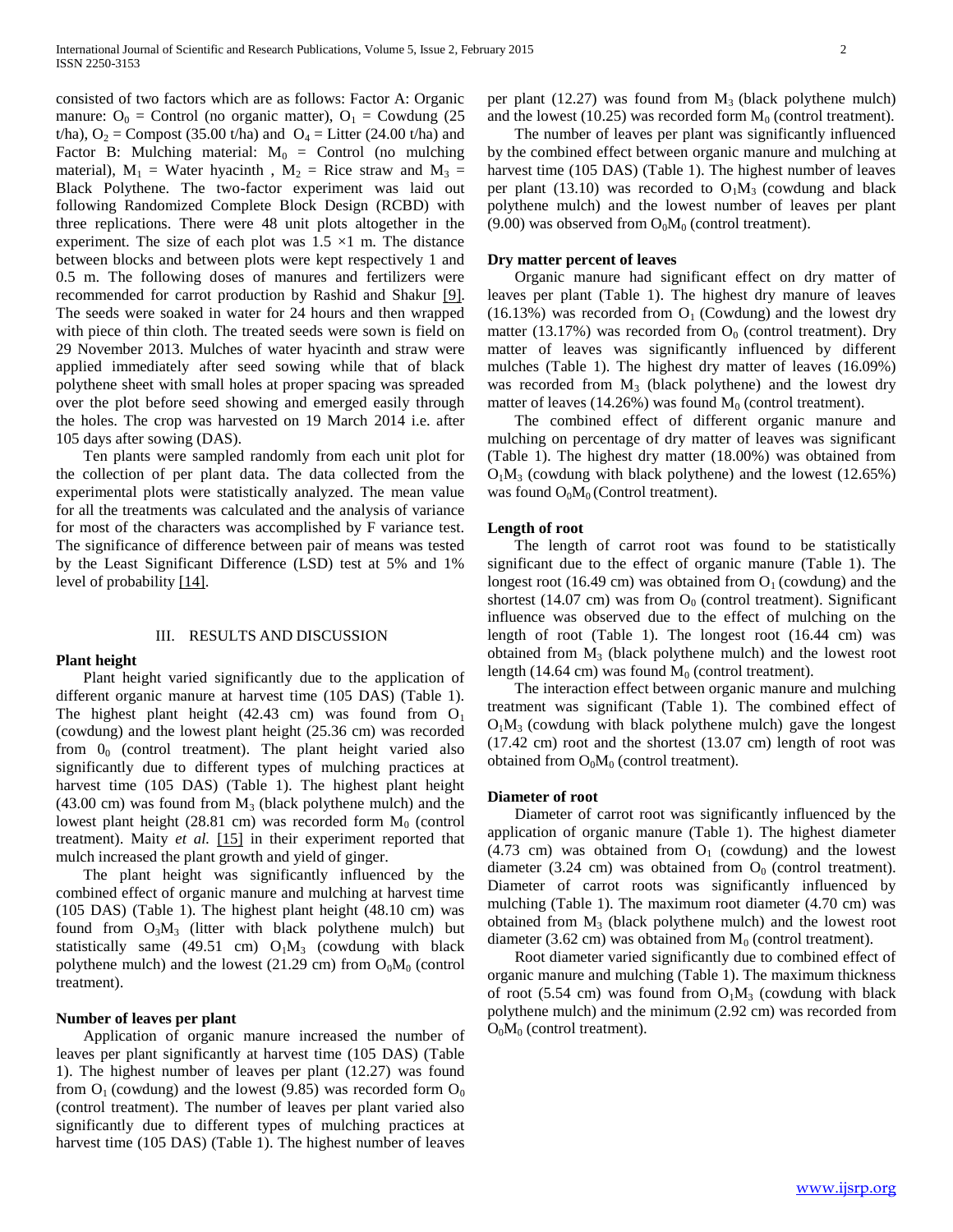| $[1]$  | Treatment                                                                                                                                                                                                                                                                                                                                                                                                                                            |                                      |                   | Plant height Number of Dry matter | Root length<br>Diameter of |                |        |  |  |  |
|--------|------------------------------------------------------------------------------------------------------------------------------------------------------------------------------------------------------------------------------------------------------------------------------------------------------------------------------------------------------------------------------------------------------------------------------------------------------|--------------------------------------|-------------------|-----------------------------------|----------------------------|----------------|--------|--|--|--|
| $[2]$  | Dry matter                                                                                                                                                                                                                                                                                                                                                                                                                                           | (cm)                                 | leaves per        | of leaves                         | per plant                  | root per plant |        |  |  |  |
| $[3]$  | of root                                                                                                                                                                                                                                                                                                                                                                                                                                              |                                      | Plant             | (% )                              | (cm)                       |                | (cm)   |  |  |  |
|        | (% )<br>Organic manure                                                                                                                                                                                                                                                                                                                                                                                                                               |                                      |                   |                                   |                            |                |        |  |  |  |
| $[4]$  |                                                                                                                                                                                                                                                                                                                                                                                                                                                      |                                      |                   |                                   |                            |                |        |  |  |  |
| $[5]$  | 0 <sub>0</sub><br>d                                                                                                                                                                                                                                                                                                                                                                                                                                  | 25.36 c                              | 9.85 <sub>b</sub> | 13.17 d                           | 14.07 d                    | 3.24d          | 9.68   |  |  |  |
| [6]    | 0 <sub>1</sub><br>a                                                                                                                                                                                                                                                                                                                                                                                                                                  | 42.43 a                              | 12.27 a           | 16.13 a                           | 16.49 a                    | 4.73 a         | 11.19  |  |  |  |
| $[7]$  | 0 <sub>2</sub><br>$\mathbf c$                                                                                                                                                                                                                                                                                                                                                                                                                        | 38.62 b                              | 11.75 a           | 15.30c                            | 15.85 c                    | 4.24 c         | 10.79  |  |  |  |
| [8]    | 0 <sub>3</sub><br>$\mathbf b$                                                                                                                                                                                                                                                                                                                                                                                                                        | 41.00a                               | 12.03a            | 15.78 b                           | 16.22 b                    | 4.48 b         |        |  |  |  |
| [9]    | $LSD_{(0.05)}$<br>0.074                                                                                                                                                                                                                                                                                                                                                                                                                              | 2.300                                | 1.021             | 0.337                             |                            | 0.146          | 0.091  |  |  |  |
|        | [10] <b>Mulch material</b>                                                                                                                                                                                                                                                                                                                                                                                                                           |                                      |                   |                                   |                            |                |        |  |  |  |
| $[11]$ | $\mathbf{M}_0$                                                                                                                                                                                                                                                                                                                                                                                                                                       | $28.81~\mathrm{d}$                   | 10.25c            | 14.26 d                           | 14.64 d                    | 3.62d          | 10.07  |  |  |  |
|        | d                                                                                                                                                                                                                                                                                                                                                                                                                                                    |                                      |                   |                                   |                            |                |        |  |  |  |
| $[12]$ | $M_1$<br>10.98 b                                                                                                                                                                                                                                                                                                                                                                                                                                     | 40.77 b                              | 12.02a            | 15.20 b                           |                            | 16.09 b        | 4.37 b |  |  |  |
| $[13]$ | $M_2$<br>10.47c                                                                                                                                                                                                                                                                                                                                                                                                                                      | 34.90 c                              | 11.35 b           | 14.83 c                           |                            | 15.46c         | 4.01c  |  |  |  |
| $[14]$ | $M_3$<br>11.22 a                                                                                                                                                                                                                                                                                                                                                                                                                                     | 43.00 a                              | 12.27 a           | 16.09a                            |                            | 16.44 a        | 4.70 a |  |  |  |
|        | [15] $LSD(0.05)$<br>0.074                                                                                                                                                                                                                                                                                                                                                                                                                            | 2.012                                | 0.622             | 0.337                             |                            | 0.146          | 0.091  |  |  |  |
|        |                                                                                                                                                                                                                                                                                                                                                                                                                                                      | [16] Organic manure × Mulch material |                   |                                   |                            |                |        |  |  |  |
| $[17]$ | $0_0M_0$<br>1                                                                                                                                                                                                                                                                                                                                                                                                                                        | 21.29 j                              | 9.00 <sub>h</sub> | 12.65j                            | 13.07 m                    | 2.92h          | 9.30   |  |  |  |
| $[18]$ | $0_0M_1$                                                                                                                                                                                                                                                                                                                                                                                                                                             | 26.35 hi                             | $10.00$ g         | 13.23 hi                          | 14.48 k                    | 3.42 I         | 9.90   |  |  |  |
| $[19]$ | j<br>$0_0M_2$<br>$\bf k$                                                                                                                                                                                                                                                                                                                                                                                                                             | 24.01 ij                             | $10.01$ g         | 13.03 i                           | 14.031                     | 3.11j          | 9.50   |  |  |  |
| $[20]$ | $0_0M_3$<br>ij                                                                                                                                                                                                                                                                                                                                                                                                                                       | 29.81 gh                             | 10.40 g           | 13.79 h                           | 14.72j                     | 3.52I          | 10.04  |  |  |  |
|        | [21] $0_1M_0$<br>h                                                                                                                                                                                                                                                                                                                                                                                                                                   | 32.15 fg                             | 10.90 e           | $15.00$ fg                        | 15.47 h                    | $4.12$ g       | 10.48  |  |  |  |
|        | [22] $0_1M_1$<br>b                                                                                                                                                                                                                                                                                                                                                                                                                                   | 47.05 ab                             | $12.90$ ab        | 16.03c                            | 16.93 b                    | 4.88c          | 11.51  |  |  |  |
| $[23]$ | 0 <sub>1</sub> M <sub>2</sub><br>10.95 e                                                                                                                                                                                                                                                                                                                                                                                                             | 41.01 cd                             | 12.20 bc          | 15.50 c-e                         | 16.12 ef                   | 4.40e          |        |  |  |  |
|        | [24] $0_1M_3$<br>a                                                                                                                                                                                                                                                                                                                                                                                                                                   | 49.51 a                              | 13.10 a           | 18.00a                            | 17.42 a                    | 5.54 a         | 11.84  |  |  |  |
| [25]   | 0 <sub>2</sub> M <sub>0</sub><br>10.17 i                                                                                                                                                                                                                                                                                                                                                                                                             | $30.75$ g                            | 10.60 ef          | 14.59 g                           | 14.93 ij                   | 3.63h          |        |  |  |  |
|        | [26] $0_2M_1$<br>d                                                                                                                                                                                                                                                                                                                                                                                                                                   | 43.35 bc                             | $12.50$ a-c       | 15.60 с-е                         | 16.33 de                   | 4.53 de        | 11.14  |  |  |  |
| [27]   | $0_2M_2$                                                                                                                                                                                                                                                                                                                                                                                                                                             | 35.80 ef                             | 11.30 de          | 15.31 d-f                         | $15.73$ g                  | $4.22$ fg      | 10.64  |  |  |  |
|        | $\mathbf{g}% _{T}=\mathbf{g}_{T}=\mathbf{g}_{T}=\mathbf{g}_{T}=\mathbf{g}_{T}=\mathbf{g}_{T}=\mathbf{g}_{T}=\mathbf{g}_{T}=\mathbf{g}_{T}=\mathbf{g}_{T}=\mathbf{g}_{T}=\mathbf{g}_{T}=\mathbf{g}_{T}=\mathbf{g}_{T}=\mathbf{g}_{T}=\mathbf{g}_{T}=\mathbf{g}_{T}=\mathbf{g}_{T}=\mathbf{g}_{T}=\mathbf{g}_{T}=\mathbf{g}_{T}=\mathbf{g}_{T}=\mathbf{g}_{T}=\mathbf{g}_{T}=\mathbf{g}_{T}=\mathbf{g}_{T}=\mathbf{g}_{T}=\math$<br>[28] $0_2M_3$<br>d | 44.60 bc                             | 12.60 ab          | 15.70 cd                          | 16.40 cd                   | 4.60d          | 11.20  |  |  |  |
| [29]   | 0 <sub>3</sub> M <sub>0</sub><br>h                                                                                                                                                                                                                                                                                                                                                                                                                   | $31.05$ g                            | $10.53$ fg        | 14.81 fg                          | 15.121                     | 3.81 h         | 10.34  |  |  |  |
| [30]   | 0 <sub>3</sub> M <sub>1</sub><br>$\mathbf c$                                                                                                                                                                                                                                                                                                                                                                                                         | 46.33 ab                             | 12.70 ab          | 15.93 cd                          | 16.62 c                    | 4.66d          | 11.35  |  |  |  |

## **Table 1. Effect of different organic manure and mulching treatment on growth of carrot**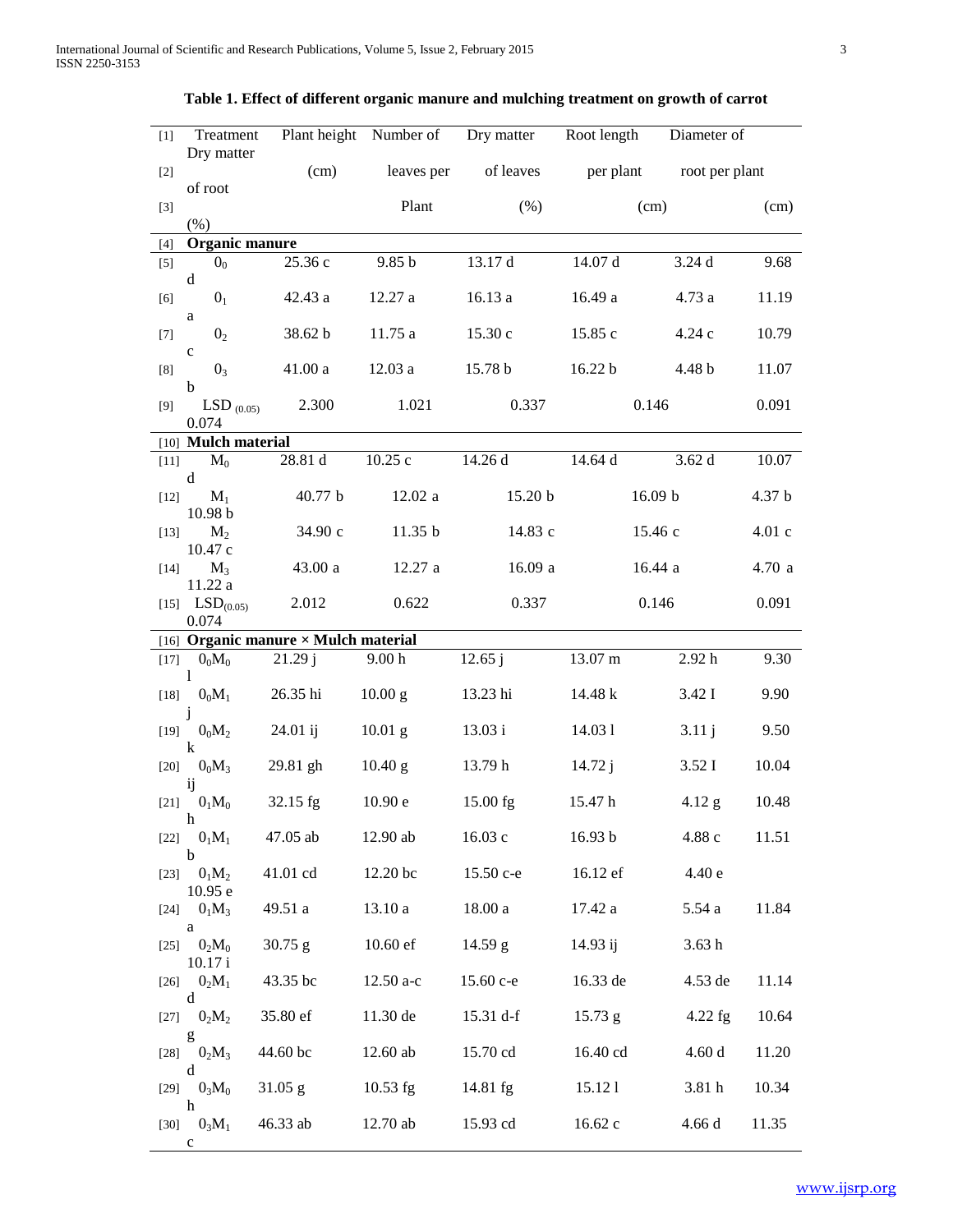| $[31]$ | $0_3M_2$               | 38.80 de | $11.90 \text{ cd}$ | 15.49 c-e          | $15.94$ fg | 4.31 f            | 10.80 |
|--------|------------------------|----------|--------------------|--------------------|------------|-------------------|-------|
|        |                        |          |                    |                    |            |                   |       |
| $[32]$ | $0_{3}M_{3}$           | 48.10 a  | 13.00 a            | 16.90 <sub>b</sub> | 17.22a     | 5.16 <sub>b</sub> | 11.80 |
|        | a                      |          |                    |                    |            |                   |       |
|        | [33] $LSD(0.05)$ 3.752 |          | 0.743              | 0.675              | 0.293      | 0.182             |       |
|        | 0.149                  |          |                    |                    |            |                   |       |
|        | $[34]$ CV $(\% )$      | 4.73     | 3.84               | 3.76               | 5.92       | 4.54              | 6.75  |
|        |                        |          |                    |                    |            |                   |       |

### **Dry matter percent of root**

 The per cent dry matter of root also varied significantly by organic manure (Table 1). The highest dry matter of roots (11.19%) was recorded to  $O<sub>1</sub>$  (cowdung) and the lowest dry matter of roots  $(9.68%)$  was obtained from  $O<sub>0</sub>$  (control treatment). Application of mulch materials showed significant influence on the per cent dry matter of root (Table 1). The highest dry matter of root  $(11.22%)$  was found  $M_3$  (black polythene mulch) and the lowest  $(10.07%)$  was found  $M_0$ (control treatment).

 Significant combined effect of organic manure and mulching was observed on dry matter percentage of roots (Table 1). The highest dry matter of roots (11.84%) was observed in  $O_1M_3$ (cowdung with black polythene mulch) and the lowest dry matter  $(9.30\%)$  was recorded from  $O_0M_0$  (control treatment).

### **Cracking percentage of roots**

 Organic manure had significant effect on the cracking percentage of roots (Table 2). The highest percentage of root cracking (5.05%) was observed from  $O<sub>1</sub>$  (cowdung) and the lowest percentage of root cracking  $(3.42%)$  was found  $O<sub>0</sub>$ (control treatment). The percentage of cracked roots production of carrot was significantly influenced by the different types of mulching treatments (Table 2). The highest percentage of root cracking  $(5.07%)$  recorded from  $M<sub>3</sub>$  (black polythene mulch) and the lowest percentage of root cracking  $(3.74%)$  was found  $M_0$ (control treatment).

 Root cracking varied significantly due to combined effect of organic manure and mulching (Table 2). The highest cracked root (5.76%) was recorded from  $O_1M_3$  (cowdung with black polythene mulch) and the lowest (2.5%) was observed from  $O_0M_0$  (control treatment).

### **Rotting percentage of roots**

 The percentage of rotting of roots was significantly affected by the organic manure treatment (Table 2). The highest rotting percentage of roots (3.34%) was recorded  $O_1$  (cowdung) and the lowest rotting percentage  $(1.54%)$  was observed  $O<sub>0</sub>$  (control treatment). The percentage of rotting roots of carrot was significantly affected by the mulching treatments (Table 2). The highest rotting percentage of roots ((3.24%) was recorded from M<sup>3</sup> (black polythene mulch) and the lowest rotting percentage  $(2.38\%)$  was observed  $M<sub>0</sub>$  (control treatment).

 The combined effect of organic manure and mulching was observed on rotting percentage of roots (Table 2). The highest percentage of rotten root (3.97%) was recorded from  $O_3M_3$  (litter with black polythene mulch) but statistically similar result  $(3.89\%)$  given  $O<sub>1</sub>M<sub>3</sub>$  (cowdung with black polythene mulch) and the lowest (1.13%) was obtained from  $O_0M_0$  (control treatment).

### **Fresh weight of root per plant**

 The fresh weight of root per plant significantly differed with organic manure treatments (Table 2). The maximum fresh weight of root (146.50 g) was recorded from  $O<sub>1</sub>$  (cowdung) and the lowest fresh weight of root (123.96 g) was recorded from  $O_0$ (control treatment). The fresh weight of root per plant significantly differed with mulching (Table 2). The highest fresh weight of root (146.74 g) was recorded from  $M_3$  (black polythene mulch) and the lowest fresh weight of root (128.65 g) was recorded from  $M<sub>0</sub>$  (control treatment).

 A significant combined effect of organic manure and mulching was observed on fresh weight of root per plant (Table 2). The maximum (160.35 g) fresh weight of root was recorded from  $O_1M_3$  (cowdung with black polythene mulch) and the minimum (120.14 cm) was found from  $O_0M_0$  (control treatment).

### **Gross yield of roots per plot**

 Statistically significant variation due to different organic manure were found in gross yield of roots per plot (Table 2). The maximum gross yield per plot  $(5.85 \text{ kg})$  was obtained from  $O<sub>1</sub>$ (cowdung) and the minimum (4.95 kg) was recorded from  $O_0$ (control treatment). The yield of carrot root per plot was found to be statistically significant due to the effect of mulching (Table 2). The highest yield  $(5.86 \text{ kg})$  was recorded  $M<sub>3</sub>$  (black polythene mulch) and the lowest root yield (5.14 kg) was recorded from  $M_0$ (control treatment).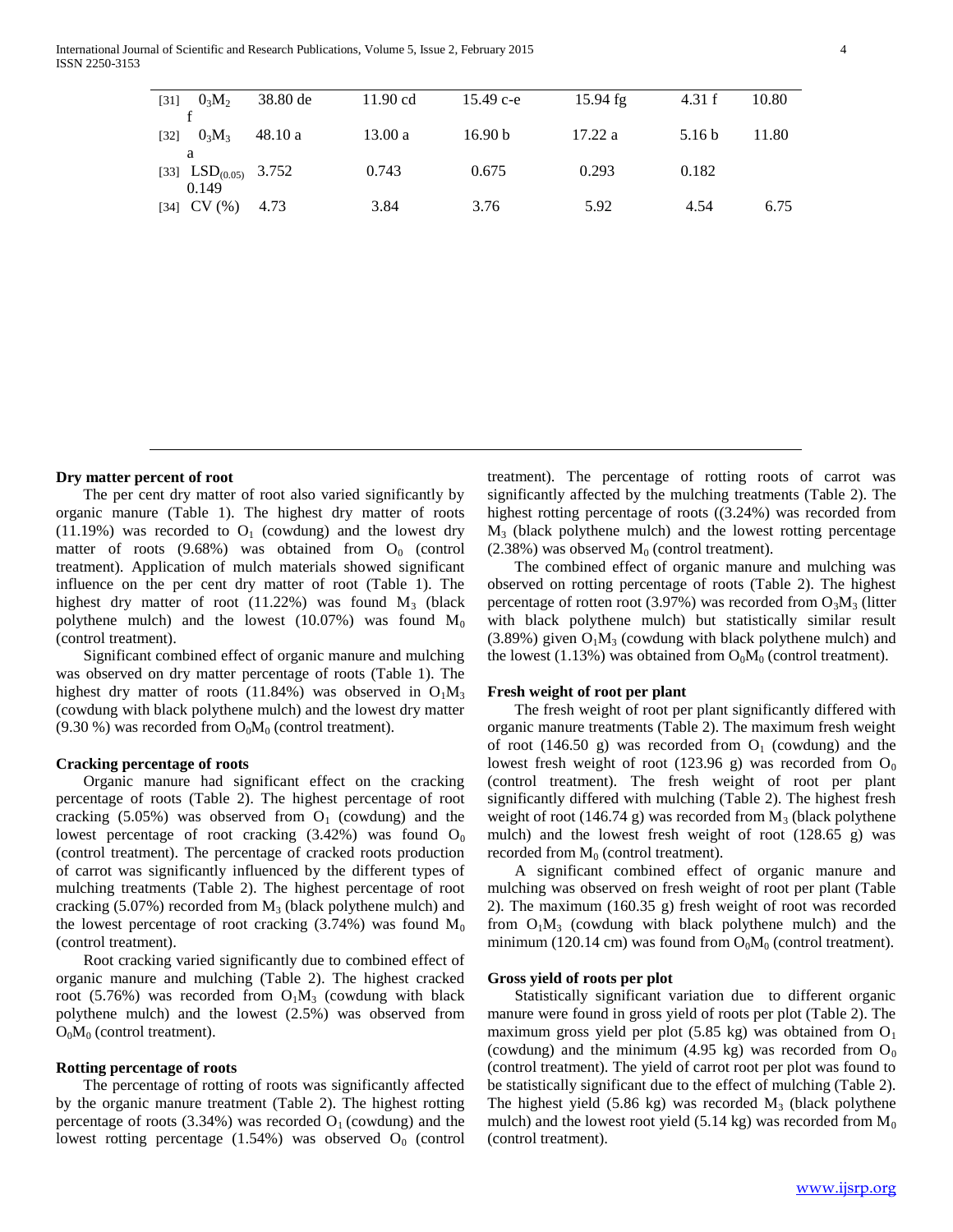The interaction of different organic manure and mulching was found to be significant on gross yield of root per plot (Table 2). The maximum gross yield per plot (6.41 kg) was found from  $O<sub>1</sub>M<sub>3</sub>$  (cowdung with black polythene mulch) and the minimum

gross yield of root (4.80 kg) was recorded from  $O_0M_0$  (control treatment).

|  |  |  |  |  | Table 2. Effect of different organic manure and mulching treatment on yield of carrot |  |  |  |  |
|--|--|--|--|--|---------------------------------------------------------------------------------------|--|--|--|--|
|--|--|--|--|--|---------------------------------------------------------------------------------------|--|--|--|--|

| Treatment                              | Fresh weight      | Gross yield       |                   | Marketable yield  | Root              |
|----------------------------------------|-------------------|-------------------|-------------------|-------------------|-------------------|
| Root                                   |                   |                   |                   |                   |                   |
|                                        | of root per plant | of root per plot  |                   | of root per plot  | cracking          |
| rotting                                |                   |                   |                   |                   |                   |
|                                        | (g)               | (kg)              |                   | (kg)              | (% )              |
| (% )                                   |                   |                   |                   |                   |                   |
| Organic manure                         |                   |                   |                   |                   |                   |
| 0 <sub>0</sub>                         | 123.96 d          | 4.95 d            | 4.71 d            | 3.42d             | 1.54d             |
| 0 <sub>1</sub>                         | 146.50 a          | 5.85 a            | 5.59 a            | 5.05a             | 3.34a             |
| 0 <sub>2</sub>                         | 138.65 c          | 5.54 c            | 5.18 c            | 4.59 с            | 2.99c             |
| 0 <sub>3</sub>                         | 143.07 b          | 5.72 b            | 5.24 b            | 4.89 b            | 3.26 <sub>b</sub> |
| LSD $_{(0.05)}$                        | 0.481             | 0.026             | 0.026             | 0.079             | 0.186             |
| Mulch material                         |                   |                   |                   |                   |                   |
| $M_0$                                  | 128.65 d          | 5.14 d            | 4.82 d            | 3.74d             | 2.38d             |
| $M_1$                                  | 141.80 b          | 5.67 <sub>b</sub> | 5.23 <sub>b</sub> | 4.76 b            | 2.88 <sub>b</sub> |
| $M_2$                                  | 134.99 с          | 5.39 c            | 5.01 c            | 4.38 c            | 2.63c             |
| $M_3$                                  | 146.74 a          | 5.86 a            | 5.37 a            | 5.07 a            | 3.24a             |
| LSD <sub>(0.05)</sub>                  | 0.481             | 0.026             | 0.026             | 0.079             | $0.186\,$         |
| Organic manure $\times$ Mulch material |                   |                   |                   |                   |                   |
| $0_0M_0$                               | 120.14 n          | 4.80 <sub>n</sub> | $4.62 \text{ m}$  | $2.50 \text{ m}$  | 1.13h             |
| $0_0M_1$                               | 125.37 m          | $5.01 \text{ m}$  | 4.79 k            | 3.76 kl           | $1.61$ fg         |
| $0_0M_2$                               | 124.74 m          | 4.98 m            | 4.731             | 3.611             | $1.52$ g          |
| $0_0M_3$                               | 125.60 m          | $5.02 \text{ m}$  | 4.731             | $3.82$ j $k$      | 1.91 f            |
| 0 <sub>1</sub> M <sub>0</sub>          | 134.85 j          | 5.38j             | 4.991             | 4.43h             | 2.80e             |
| 0 <sub>1</sub> M <sub>1</sub>          | 150.63 c          | 6.02c             | 5.48 c            | 5.26 <sub>b</sub> | 3.60 ab           |
| $0_1M_2$                               | 140.18 g          | $5.60$ g          | $5.16$ g          | 4.76 ef           | 3.10 cd           |
| $0_1M_3$                               | 160.35a           | 6.41 a            | 5.79 b            | 5.76 a            | 3.89 a            |
| 0 <sub>2</sub> M <sub>0</sub>          | 128.77 1          | 5.141             | 4.79 k            | 3.93 i            | 2.90 de           |
| 0 <sub>2</sub> M <sub>1</sub>          | 143.45 f          | 5.73 f            | 5.27 f            | 4.90 de           | 2.93 de           |
| 0 <sub>2</sub> M <sub>2</sub>          | 136.87i           | 5.46 i            | 5.06h             | 4.52 gh           | 2.93 de           |
| $0_2M_3$                               | 145.53 e          | 5.82 e            | 5.34 e            | 5.00 cd           | 3.20c             |
| 0 <sub>3</sub> M <sub>0</sub>          | 130.85 k          | 5.23k             | 4.87j             | 4.11 i            | 2.70e             |
| $0_3M_1$                               | 147.75 d          | 5.91 d            | 5.40 d            | 5.11 bc           | 3.40 bc           |
| $0_3M_2$                               | 138.19h           | 5.52h             | 5.10h             | $4.63$ fg         | 3.00 <sub>d</sub> |
| $0_3M_3$                               | 155.50 b          | 6.22 <sub>b</sub> | 6.61a             | 5.71 a            | 3.97 a            |
| LSD <sub>(0.05)</sub>                  | 0.963             | 0.052             | 0.052             | 0.158             | 0.372             |
| CV(%)                                  | 2.73              | 8.43              | 5.82              | 6.98              | 3.62              |
|                                        |                   |                   |                   |                   |                   |

### **Marketable yield of roots per plot**

 The marketable yield of carrot root per plot was found to be statistically significant due to effect of organic manure (Table 2). The highest marketable yield (5.59 kg/plot) of root per plot was recorded from  $O<sub>1</sub>$  (cowdung) and the lowest marketable yield (4.71 kg) was recorded from  $O_0$  (control treatment). Marketable yield of roots per plot varied significantly due to different mulch treatments (Table 2). The highest marketable yield of root (5.37 kg/plot) was obtained from  $M_3$  (black polythene mulch) and the

lowest yield  $(4.82 \text{ kg/phot})$  was recorded from  $M_0$  (control treatment).

 The combined effect of marketable yield of root per plot was significantly influenced by organic manure and mulching treatments (Table 2). The highest marketable yield of root per plot (6.61 kg) was observed from  $O_3M_3$  (litter with black polythene mulch) and the lowest yield (4.62 kg) was obtained from  $O_0M_0$  (control treatment).